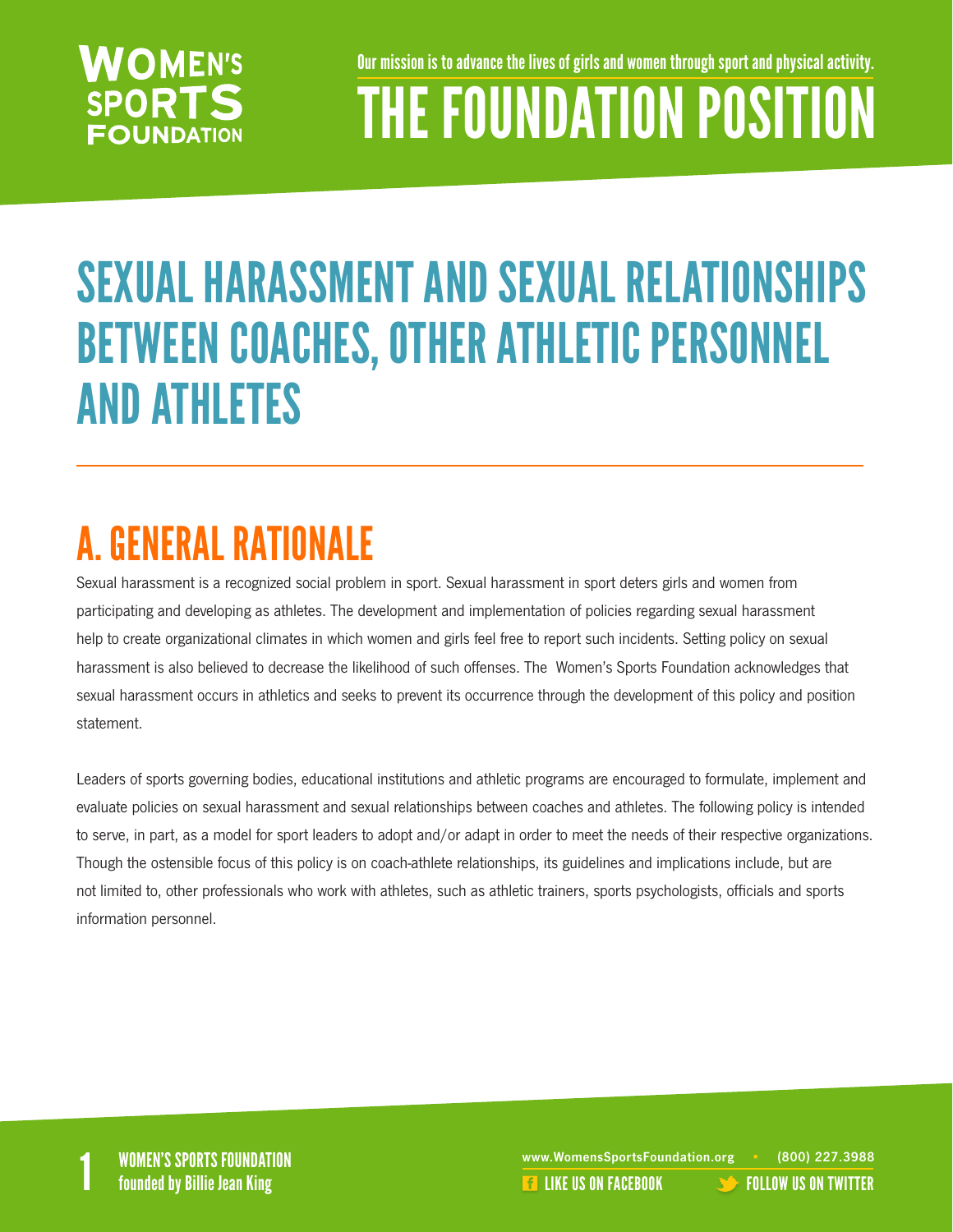#### **WOMEN'S SPORTS FOUNDATION**

## B. DEFINITIONS OF SEXUAL HARASSMENT AND ROMANTIC AND/OR SEXUAL RELATIONSHIP

Sexual harassment consists of unwelcome sexual advances, requests for sexual favors and other verbal or physical conduct of a sexual nature and can occur separately or be a part of abuse. Romantic and/or sexual relationships between coaches and athletes are regarded as an abuse of professional ethics, status and power.

Sexual harassment is a violation of U.S. law and impairs girls' and women's access to educational resources. In the United States, under Title IX of the Education Amendments Act of 1972, sexual harassment by staff or peers is illegal sex discrimination. There are other laws that also apply, including state civil laws, such as those like Title IX, which prohibit sex discrimination in schools, and state criminal assault and abuse laws, which prohibit many of the physical forms of sexual harassment. Click here to view federal guidelines on sexual harassment from the Office for Civil Rights of the U.S. Department of **Education** 

Consensual and/or sexual relationships between coaches and athletes compromise the professional integrity of the coach and educational mission of athletics. Coaches exercise power over athletes, whether in giving them praise or criticism, evaluating them, making recommendations that further their athletic goals or conferring any other benefits on them. Consensual and/ or sexual relationships between coaches and athletes are wrong when the coach has professional responsibility for the athlete. Such situations greatly increase the opportunities for a coach to abuse his or her power and/or sexually exploit the athlete. Voluntary consent by the athlete in such a relationship is also suspect, given the fundamentally unequal nature of the relationship. Such relationships can also cause a conflict of interest: how can a coach fairly judge an athlete with whom he or she is having sexual relations? Moreover, other athletes and coaches may be affected by such unprofessional behavior because it places the coach in a position to favor or advance one athlete's interest at the expense of others and implicitly makes obtaining benefits contingent on consensual and/or sexual favors. Furthermore, consensual relationships between minors and coaches often violate state criminal statutory rape laws.

www.WomensSportsFoundation.org • (800) 227.3988<br>2 **2 Founded by Billie Jean King** 2 Like US ON FACEBOOK [FOLLOW US ON TWITTER](http://twitter.com/#!/womenssportsfdn)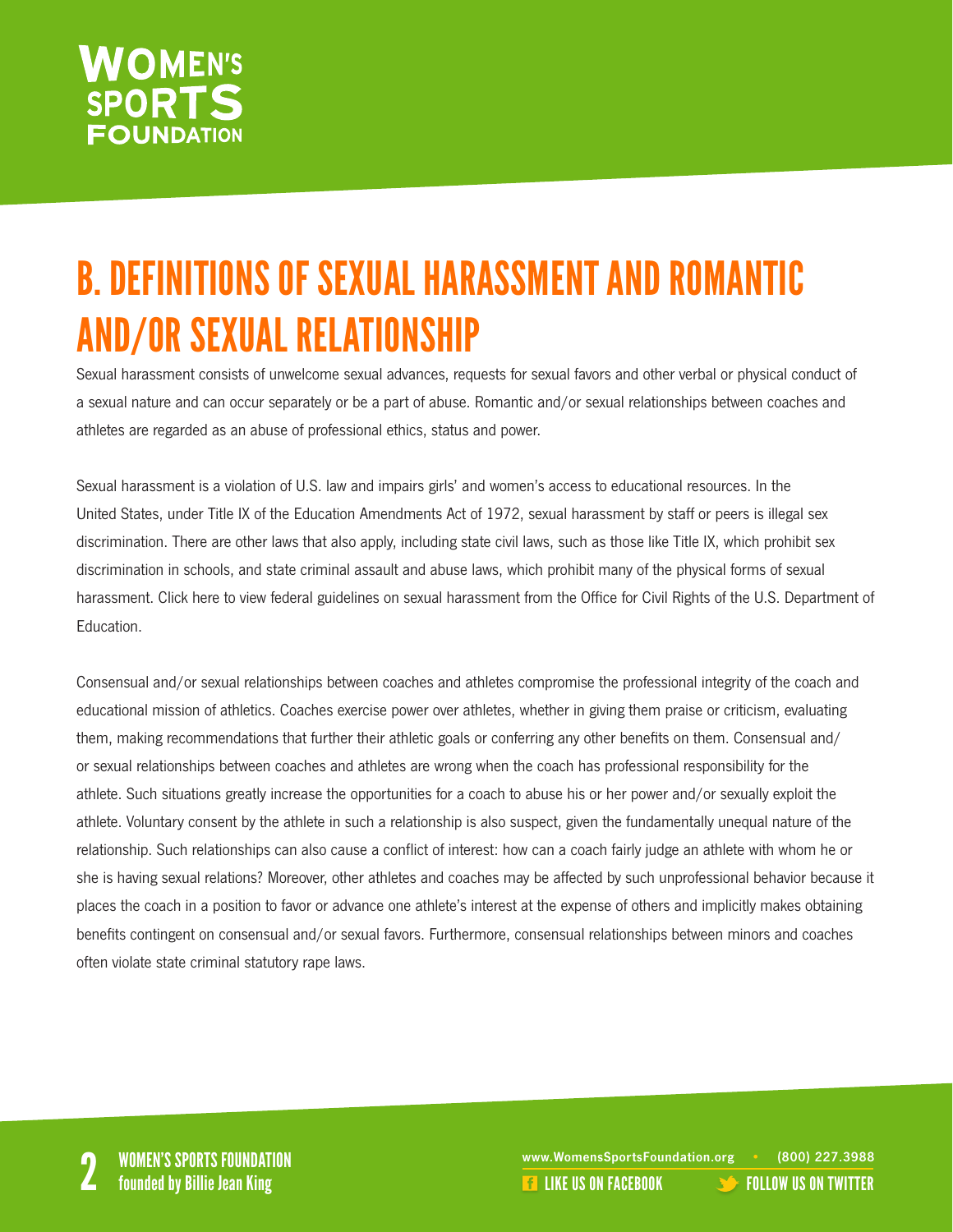#### **NOMEN'S SPORTS FOUNDATION**

## C. WOMEN'S SPORTS FOUNDATION POSITION ON SEXUAL HARASSMENT AND SEXUAL RELATIONSHIPS BETWEEN COACHES AND ATHLETES

1. Sexual harassment and sexual relationships between coaches and athletes subvert the mission of sports organizations and educational institutions to provide leadership and resources for the purpose of improving the physical, mental and emotional well-being of all females through sport and fitness participation.

2. Sexual harassment has debilitating consequences both for its victims and for the society as a whole. In the context of athletic programs it lowers the self-esteem and limits the ability of women and girls to develop their full potential in sports and fitness activities. It impairs the future capacity of its victims to experience full athletic participation and to pursue employment and leadership roles in athletics. This, in turn, deprives the society as a whole of the contributions of these women and damages a genuine appreciation of women's athletic achievements and contributions.

3. Consensual and/or sexual relationships between coaches and athletes undermine the professionalism of coaches, taint the atmosphere of mutual trust and respect between coach and athlete, and hinder the fulfillment of the overall educational mission of athletics. The Women's Sports Foundation views it as unethical if coaches engage in consensual and/or sexual relations with athletes under their supervision, even if both parties have apparently consented to the relationship.

4. The Women's Sports Foundation recognizes that sexual harassment occurs in sport as it does in other institutional contexts, such as government, religious organizations or the workplace. In order to effectively deal with cases of sexual harassment in athletics, as well as to prevent future abuse of women athletes by coaches, the Foundation encourages officers of sports governance bodies, athletic directors and school administrators to formulate policy guidelines and procedures that include periodic training and distribution of the policy, subsequent evaluation of its effectiveness and effective responses to sexual harassment in a timely manner.

WOMEN'S SPORTS FOUNDATION<br>
State of the state of the state of the state of the state of the state of the state of the state of the state o<br>
State of the US ON FACEBOOK [FOLLOW US ON TWITTER](http://twitter.com/#!/womenssportsfdn)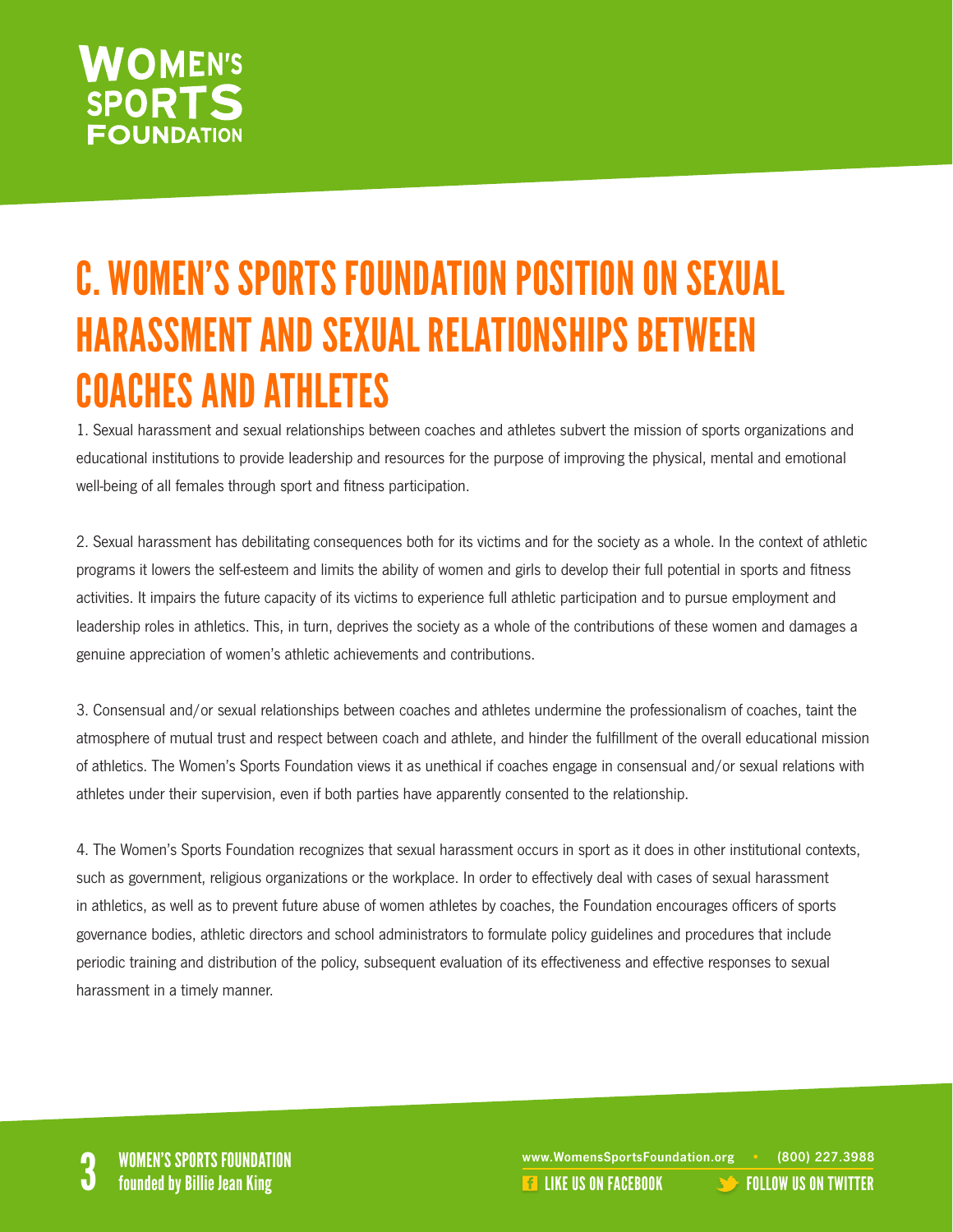#### **WOMEN'S SPORTS FOUNDATION**

## D. WOMEN'S SPORTS FOUNDATION GUIDELINES FOR ADMINISTRATORS CHARGED WITH HIRING AND SUPERVISING COACHES

Officials who are responsible for the administration and oversight of coaches and athletic programs should:

1. Formulate a written policy that details appropriate and inappropriate behavior. The policy should clearly define sexual harassment and explain the sanctions for sexual harassment. (While counseling for a coach or other athletic personnel may be appropriate in some circumstances, counseling is not a sanction.) Job descriptions for coaching staff and volunteers should address the issues of sexual abuse and sexual contact.

2. Develop and distribute clear rules that prohibit coach-athlete dating and/or sexual relationships. Periodically distribute these rules to coaches, other athletic personal and students. These rules should specify the length of time that should pass after the cessation of a coach-athlete relationship before dating might occur. (The length of time specified should fit the age and/or socialpsychological characteristics of athletes in the administrative setting; e.g., interscholastic athletes, college athletes, elite athletes or professional athletes.)

3. Provide coaches, athletic personnel and students with information, training and continuing education about how power, dependence, "love" and sexual attraction can influence coach-athlete relationships. Upper-level administrators need to take responsibility for organizing educational and training sessions for coaches, staff and students in cooperation with those persons whose responsibility is to handle sexual harassment for the college or school.

4. Develop a complaint procedure for reporting sexual harassment. (See the sample procedures below.) Athletes should be given multiple opportunities to report cases of sexual harassment to neutral persons, that is, officials from outside the athletic department, e.g. guidance counselors, school psychologists and school nurses might be identified as referral agents. Procedural guidelines should also recognize that, in addition to needing direction and assistance in order to process the complaint itself, victims may benefit from personal counseling, although that is not a substitute for the complaint process.

WOMEN'S SPORTS FOUNDATION<br>A founded by Billie Jean King the state of the state of the state of the state of the state of the state of th<br>A founded by Billie Jean King the state of the state of the state of the state of the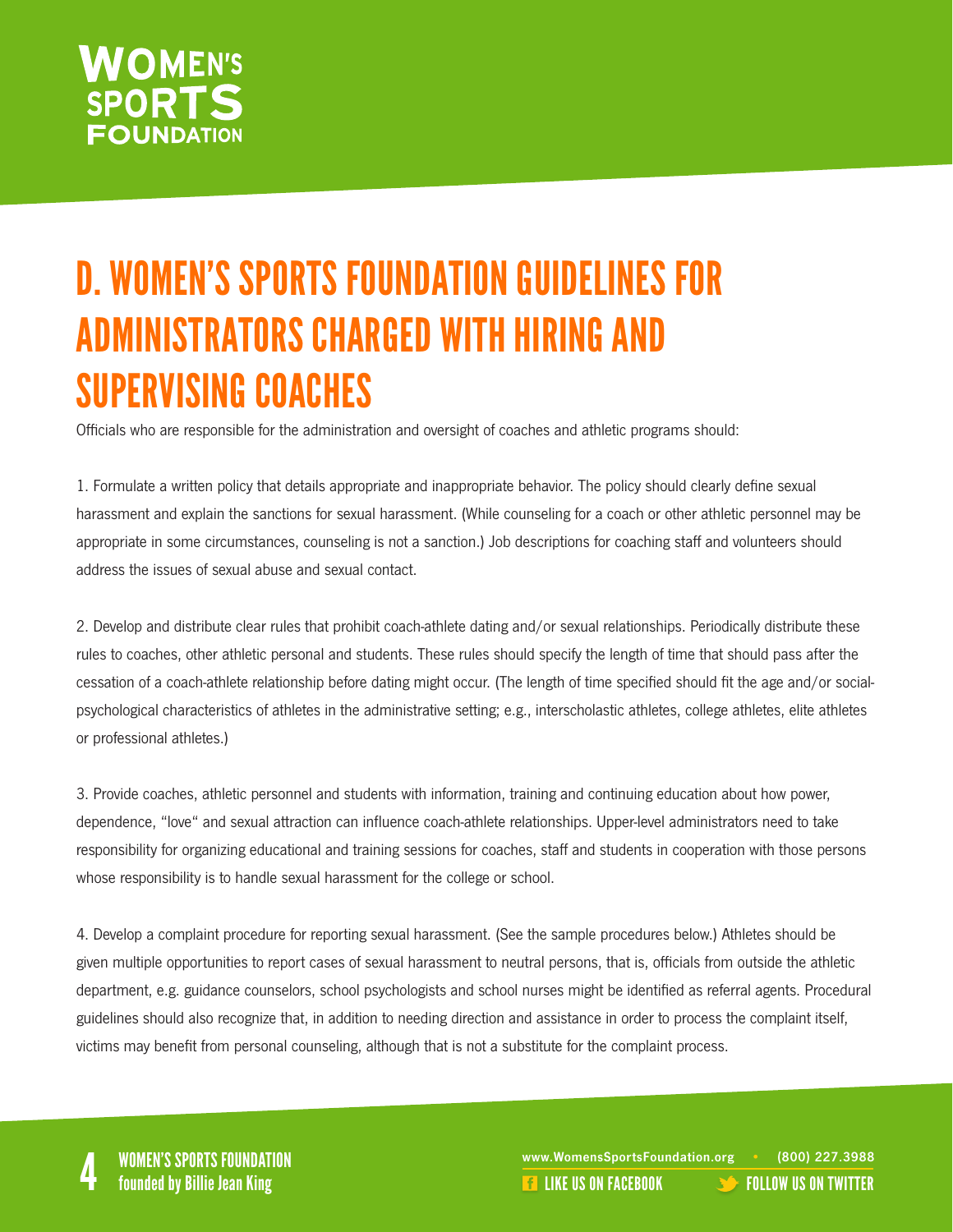# WOMEN'S<br>SPORTS

Although virtually all colleges and most secondary school systems have sexual harassment policies, not all provide sufficient information to students. Specific training and information about the sexual harassment policy should be provided periodically in writing and by training to the athlete, and specific information should be tailored to athletes so that athletes are aware that they are also covered by sexual harassment. Such information should include the following:

- -what is sexual harassment
- -whom to talk to about it
- -how informal and formal complaint procedures work
- -protections against retaliation and examples of retaliation
- -time frames for reporting and for the complaint procedure
- -confidentiality

-encouragement of reporting by third parties (students who are not being harassed, but students who know of students of are).

5. Ensure that procedures for reporting sexual harassment protect the privacy of any athlete or coach involved as much as possible. It is helpful to distinguish between informal and formal procedures for reporting sexual harassment. Informal procedures may involve initial discussion of alleged incidents with athletes, clarification of circumstances and perceptions, counseling and resolution accepted by the harassed person without formal hearings and investigations. Confidentiality should be the same for informal and formal processes. Confidentiality throughout the process cannot be 100% guaranteed because those with a need to know will be informed of the investigation. A school has an obligation to act in response to a complaint, and it should not let confidentiality impede any type of investigation. Coaches should have to report to someone when they know about sexual harassment. Strict confidentiality should be maintained during informal reporting, meaning that only the individuals who need to be informed shall be. Formal procedures incur the filing of an official complaint against the alleged perpetrator. Both athlete and coach need to be advised of their rights at this time and limitations on confidentiality must be explained. 6. Ensure that procedures for determining whether sexual harassment has occurred protect the legal rights of coaches and students until litigation or administrative hearings have been completed.

7. An appeals procedure should be developed in the event that the accused harasser or alleged victim is dissatisfied with the outcome of a hearing. Coaches or athletes cannot be denied their right to pursue legal redress in a court of law. There are federal and state statutes of limitations involving these rights that might apply.

WOMEN'S SPORTS FOUNDATION<br>
Founded by Billie Jean King The Communication of the Communication of the Communication of the Communication o<br>
Founded by Billie Jean King The Communication of the Communication of the Communica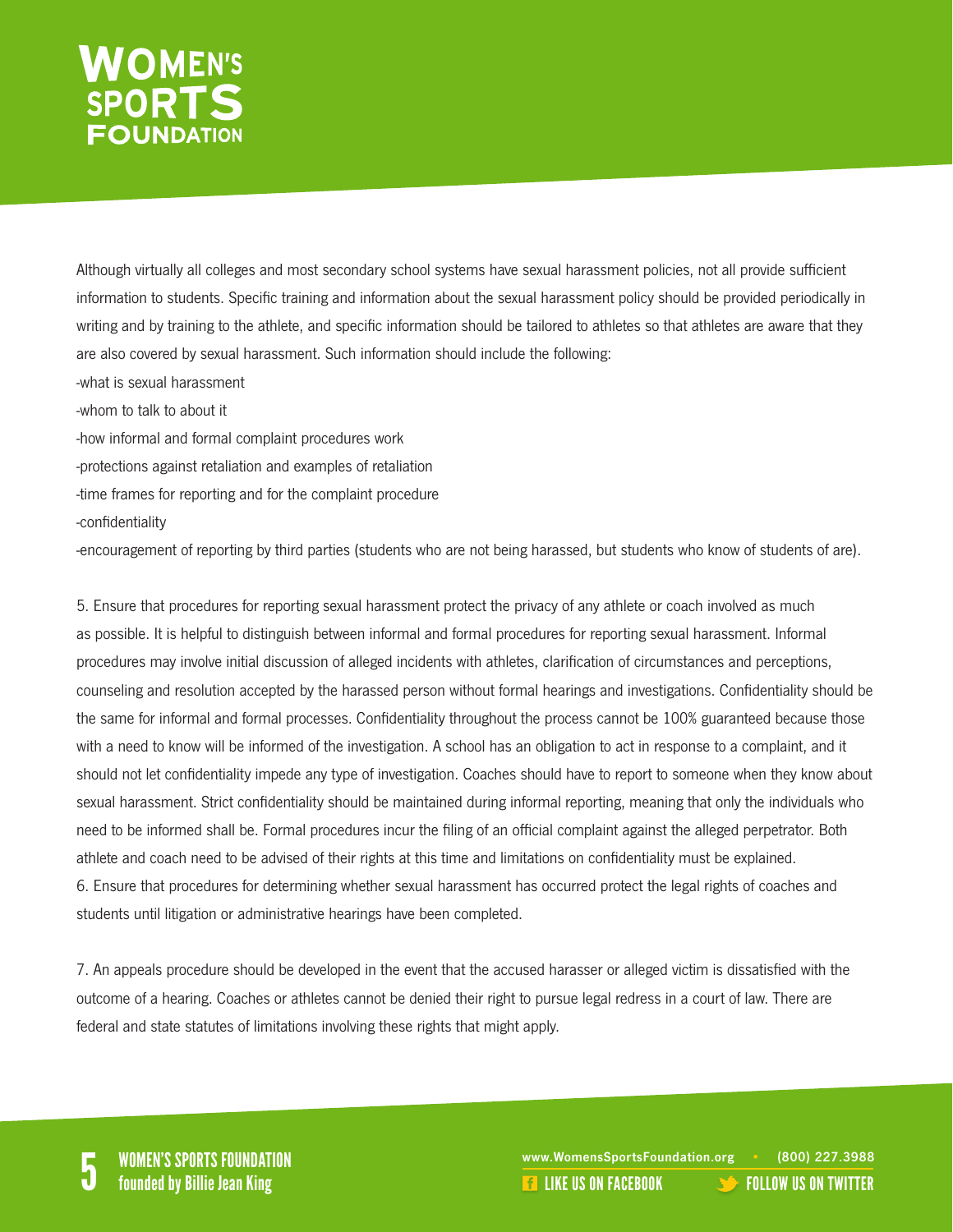#### **VOMEN'S SPORTS FOUNDATION**

8. Ensure that athletic personnel receive periodic training regarding how to respond when an athlete comes to them concerning situations of and sexual harassment. Coaches should not handle these situations by themselves. Administrative officials should appoint a specialist to handle these complaints (both formal and informal).

9. Policy guidelines must protect coaches and athletes from retaliation before, during and after a hearing or appeals process.

10. Respond quickly to allegations of harassment. Take immediate action to ensure that the environment is free of sexual harassment. Ensure that an investigation proceeds in a timely manner. Have time frames for how soon an investigation begins, how long it should take, how soon parties should be notified of the findings, and how soon sanctions, if any, should be decided and implemented. Have investigatory guidelines to ensure that investigators follow proper procedures for a fair and effective investigation. Provide training for investigators.

11. Prepare a press statement that specifies your organization's sexual harassment policy. This statement should be posted in prominent places and distributed to new staff.

12. Screen all applicants for coaching staff and volunteer positions. The policy on sexual harassment and consensual relations between coaches and athletes should be explained in all pre-employment interviews with all prospective staff or volunteers. Such persons can also sign a statement agreeing not to engage in any physical or psychological abuse or sexual harassment. 13. Periodically assess whether sexual harassment is occurring within the athletic department.

#### E. WOMEN'S SPORTS FOUNDATION GUIDELINES FOR COACHES

1. Coaches have the duty and responsibility to establish and maintain an educational and athletic environment free of sexual harassment.

2. Coaches have a duty and responsibility to take seriously all incidents or complaints of sexual harassment and to report them to the appropriate Title IX coordinator or administrator in the school.

WOMEN'S SPORTS FOUNDATION<br>
Founded by Billie Jean King **Foundation.org Profession** Communication.org Profession Communication.org Professio<br>
Founded by Billie Jean King Profession Communication Communication.org Profession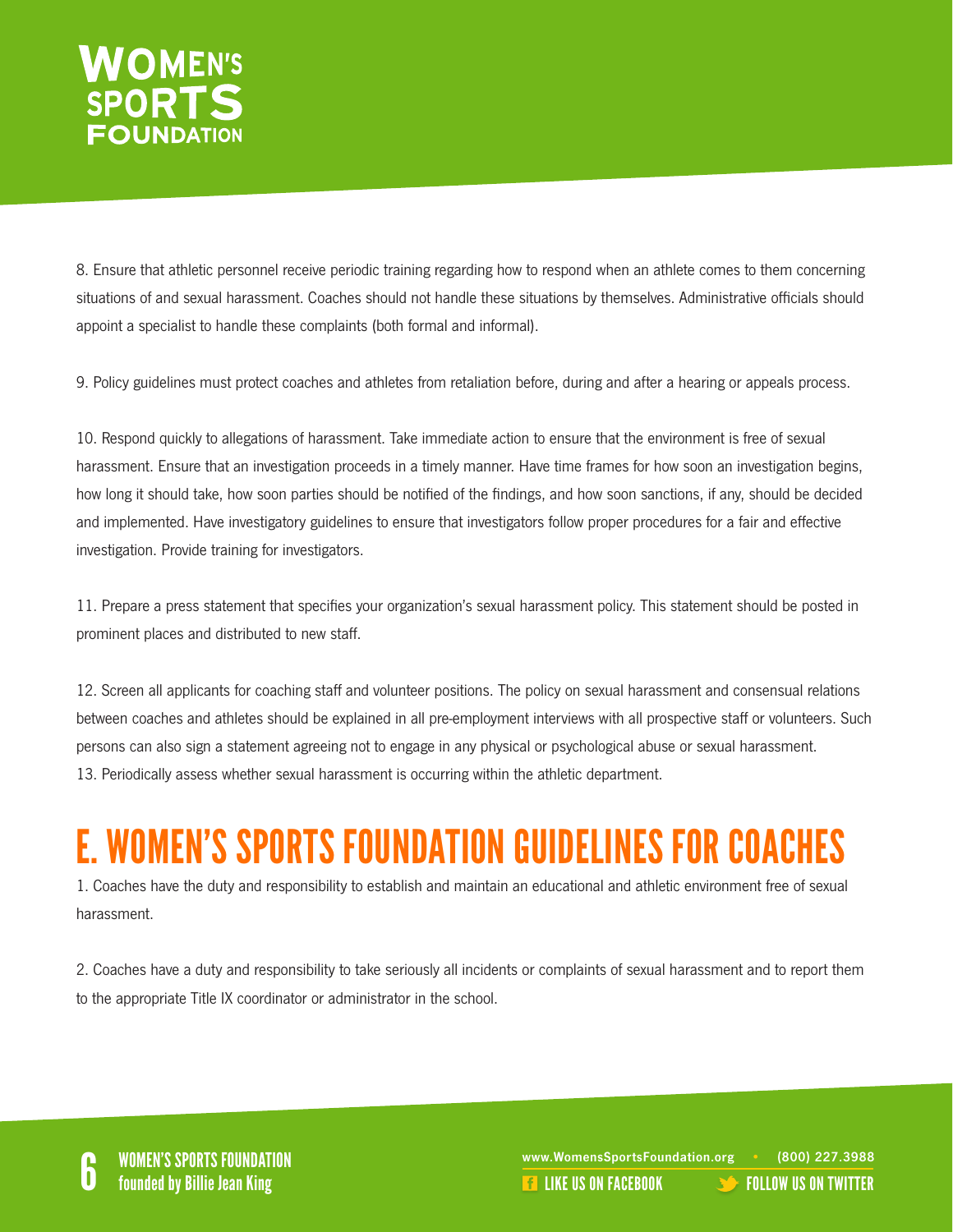

3. Coaches should be required to participate in periodic training and educational experiences that enhance coaches' understanding of issues surrounding sexual harassment and romantic coach-athlete relationships.

#### F. WOMEN'S SPORTS FOUNDATION GUIDELINES FOR ATHLETES

1. All athletes should be encouraged to immediately report an incident she believes is a form of sexual harassment by a coach, whether the incident was directed at her or she observed it happening to someone else.

2. All athletes should be required to take periodic sexual assault training courses.

3. Athletes should inquire about their rights to confidentiality before reporting an incident of sexual harassment to a professional. Athletes should be encouraged to discuss confidentiality throughout the entire reporting process. Confidentiality should be the same for informal and formal processes. Confidentially throughout the process cannot be 100% guaranteed because those with a need to know will be informed of the investigation. Statements of confidentiality can be made verbally by professionals, but athletes should understand that such agreements do not guarantee that such requests will be honored. Athletes should be advised that it is better to receive such assurances in the form of written policy statements or a written agreement. (See section D5 above regarding confidentiality).

#### G. WOMEN'S SPORTS FOUNDATION COMMITMENT TO PROVIDE ASSISTANCE

1. Foundation staff is trained to respond effectively to telephone inquiries regarding sexual harassment.

2. The Foundation has developed and distributes an Educational Resource Kit for Student-Athletes that (1) states the educational mission of the Foundation, (2) provides definitions and examples of sexual harassment, (3) lists suggestions for athletes to seek appropriate professional help and (4) includes some relevant articles and references for further reading.

WOMEN'S SPORTS FOUNDATION<br>The internal of the set of the set of the set of the set of the set of the set of the set of the set of the se<br>The [LIKE US ON FACEBOOK](https://www.facebook.com/WomensSportsFoundation) TO LIQW US ON TWITTER founded by Billie Jean King